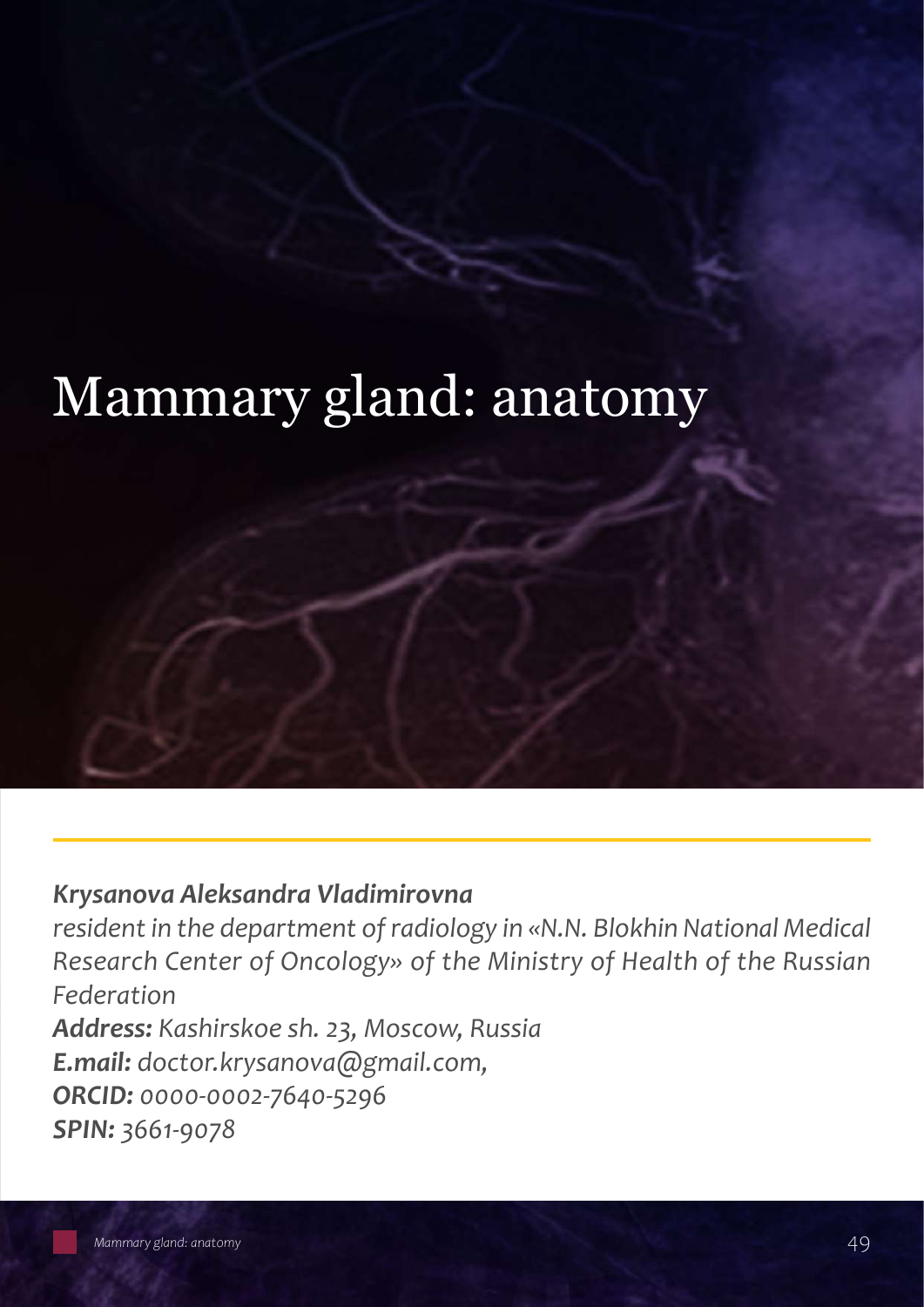**The mammary gland (MG)** is a compound<br>tubuloalveolar organ. MG is derived from a sweat gland and made up of 15–20 lobes. Extent: from the II rib to the VII rib.

Medial border of the gland - lateral border of the sternum.

Lateral border of the gland - anterior axillary line. [1] (picture 1)



*Picture 1*

#### **There are three main components of the gland:**

- 1. Connective tissue
- 2. Adipose tissue
- 3. Glandular tissue

MG is surrounded by superficial and deep layers of the superficial fascia of the anterior thoracic wall. These layers form the mammary gland capsule.

The superficial fascia is attached to the clavicle and forms suspensory ligament of the mammary gland.

The superficial and deep layers are linked by the connective tissue – Cooper's ligaments [1].

Adipose component include premammary fat, retromammary fat as well as adipose tissue located between the gland lobes.

Glandular tissue forms the mammary lobes (picture 2). Their amount correlates with the gland size. The MG lobe is comparable to a small branch of grape consisting of lobules (grapes). Lobe and lobule do not have capsule and considered to be functional units of the mammary gland. [2]

The distribution of glandular tissue in the MG is irregular. Most of the tissue is located within the upper outer quadrant where the pathological changes are most commonly found.



#### *Picture 2*

The ductal system of MG consists of galactophores and lactiferous sinuses. Every lobule has size 1 galactophore, when confluencing they form size 2 and 3 galactophores. Size 3 galactophore has a dilation near the nipple - lactiferous sinus.

MG duct sizes:

- Size 3 galactophore  $\leq$  3 mm
- Size 2 galactophore ≤ 2 mm
- Size 1 galactophore ≤ 1 mm

Mammary gland anatomy is not constant and depends on age and endocrine profile. Proliferation of lobular and ductal epithelium begins after menarche and becomes active a few days before ovulation every month. The newly formed structures undergo atrophy if pregnancy does not occur. Proliferation slows and MG tissue involution begins in postmenopausal period [2].

## **Radiological anatomy of the mammary gland**

There is no common radiological standard for the mammary gland due to the fact that every woman has a different ratio of fibroglandular and adipose components.

There are several types of gland density according to this ratio.

The mammograms clearly show skin, premammary fat, areola, nipple, Cooper's ligaments, glandular tissue, and retromammary space. [2] (pictures 3–6)